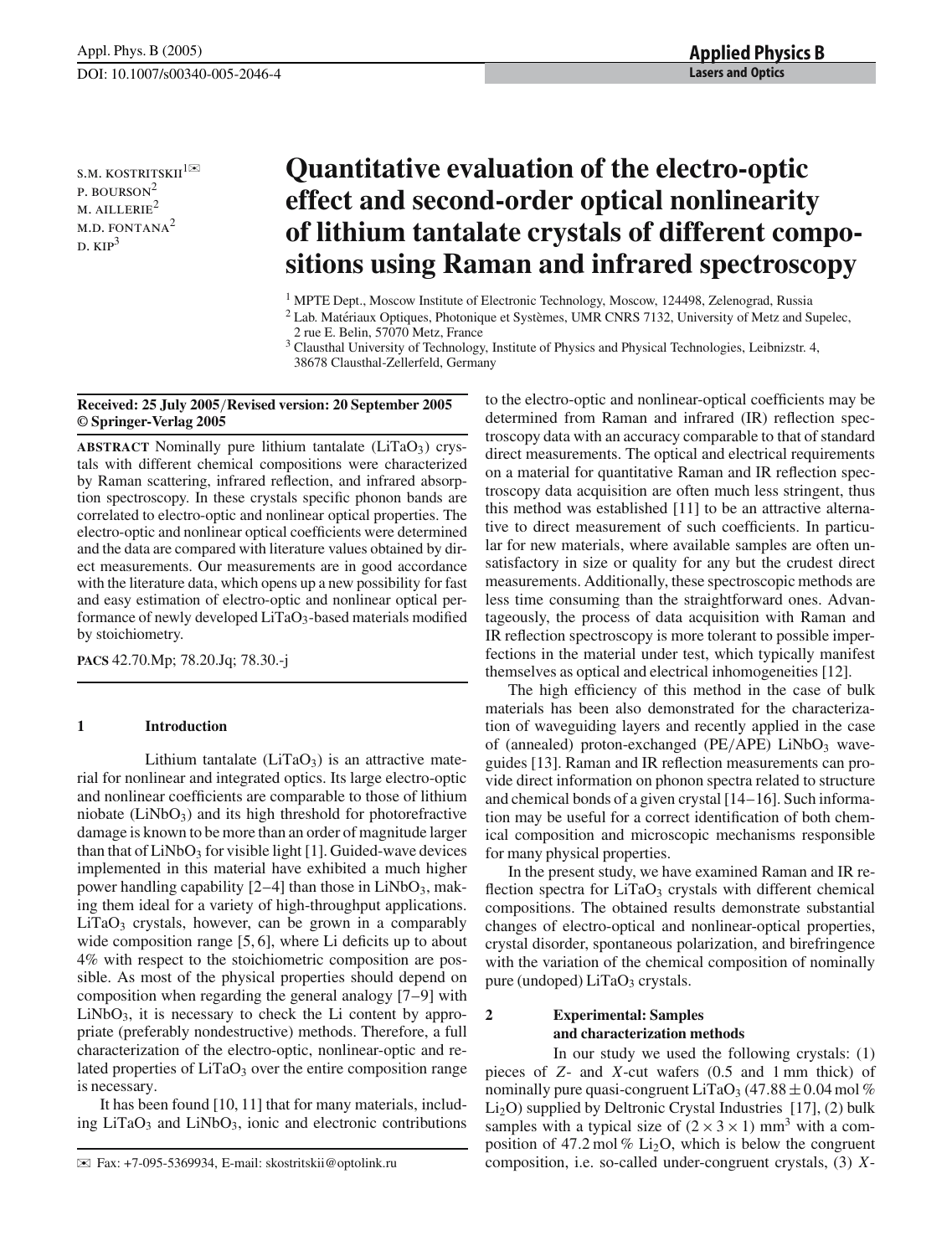cut plates  $((0.5 \times 5 \times 4)$  mm<sup>3</sup>) of nominally pure congruently melting crystals grown by the crystal growth team of Osnabrück University [17] from a melt with composition of  $48.50 \pm 0.04$  mol % Li<sub>2</sub>O, (4) *Z*- and *X*-cut plates of nearly stoichiometric (49.97 mol % Li<sub>2</sub>O) LiTaO<sub>3</sub> single crystals fabricated by the vapor transport equilibration (VTE) technique [18, 19] from congruent samples with dimension of  $4 \times$  $5 \times 0.5$  and  $0.5 \times 5 \times 4$  mm<sup>3</sup>, and (5) *X*-cut plates of undercongruent crystals grown from a melt with 48.15 mol  $\%$  Li<sub>2</sub>O in specific experimental conditions. The surfaces of all samples studied were optical-grade polished and all surfaces were perpendicular to the corresponding crystallographic axes. It should be noted, that we have taken into account the findings reported in  $[6]$ , where the congruent composition of  $LiTaO<sub>3</sub>$ was determined to be less than or equal to 47.7 mol  $\%$  Li<sub>2</sub>O. It has been shown, that with the Czochralski growth process applied under specific conditions, a melt composition of 48.39 mol % Li2O yielded grown crystals of a uniform solid composition of 47.85 mol %  $Li<sub>2</sub>O$ , which is called by us the quasi-congruent composition. This incongruent crystallization of compositionally uniform  $LiTaO<sub>3</sub>$  is due to Li rejection from the growth interface exactly balancing Li losses from the melt surface [6]. At the same time, values ranging from 48.3 to 48.5 mol %  $Li<sub>2</sub>O$ , i.e. around the specific melt composition, were reported by many researchers [5, 7–9, 18–20] as the true congruent solid composition. Thus, an evident contradiction takes place for definition: what is the true solid congruent composition for  $LiTaO<sub>3</sub>$  single crystals?

A Labram Jobin-Ivon spectrometer was used for micro-Raman and confocal luminescence experiments. Radiation of a He-Ne laser (632.8 nm) is focused by microscopic objectives (magnifications  $\times 20$ ,  $\times 50$ , and  $\times 100$ ) on the crystal surface. A back-scattering scheme is used to detect the Raman signal through a confocal hole, allowing extraction of light scattered from an extremely small region (diameter is  $1.6 \mu m$  and depth is 4  $\mu m$  when using the microscopic objective  $\times$ 100) of the crystal. Thus, we are able to detect Raman or luminescence signals from a very small focal area, where extremely high intensities are available even at small input powers.

To measure the IR reflection and IR absorption spectra, we use two spectrophotometers "Bruker IFS 113" and "Specord M80" with standard attachments. All spectra discussed in this paper will be described by notations of the following example [16], e.g.,  $Z(XY)Z$ , where the directions inside the parentheses signify the polarizations of the incident and scattered beams, respectively. The letter preceeding and following the parenthesis indicates the respective directions of the incident and scattered beams, and  $\overline{Z}$  means an opposite direction to the *Z* direction, as we used the back scattering geometry.

### **3 Evaluation of crystal compositions of the samples studied**

It was already mentioned that there is a contradiction between definitions of the true congruent composition of LiTaO<sub>3</sub> crystals in the literature  $[5-9, 18, 19]$  and vendors' specifications [17, 20, 21]. As a consequence, the data on composition of all nonstoichiometric crystals are rather relative, because different composition calibrations have been applied by the suppliers of the crystals used in our study. Therefore, to have the possibility of using previous data on various crystal properties as a reference, we first discuss the exact composition of each studied crystal.

In LiTaO<sub>3</sub>, the linewidth of some Raman bands (e.g.,  $E(TO)$  phonon mode at 142 cm<sup>-1</sup>,  $E(TO)$  phonon mode at  $592 \text{ cm}^{-1}$  and  $A_1(\text{TO})$  phonon modes at 201 and 600 cm<sup>-1</sup>) can be correlated to the composition (i.e. to  $[L_2O]$ , or to the composition parameter  $x_c = \frac{[[\text{Li}_2\text{O}]/([\text{Li}_2\text{O}]+[\text{Ta}_2\text{O}_5])]}{[[\text{Li}_2\text{O}]+[\text{Ta}_2\text{O}_5])}$  $100\%$ ) of LiTaO<sub>3</sub> crystals [14]. Additional information about disorder arising in the ferroelectrics chains Ta–O can be obtained from weak and broadened features [11–14], in the spectral range between  $550-900$  cm<sup>-1</sup>, see Figs. 1 and 2.

We have investigated in detail the Raman scattering spectra of all nominally pure single domain  $LiTaO<sub>3</sub>$  crystals with different compositions, i.e. with 5 values of  $x_c$  ranging from 47.2 (under-congruent crystals) to  $\approx$  50 mol % (nearly stoichiometric crystals). The  $x_c$  values were estimated by precision measurements of the linewidth  $\gamma$  of a phonon band in the Raman spectra of our single crystals in Fig. 1, using data about



**FIGURE 1** (a) Raman spectra measured in scattering geometry  $X(ZZ)X$ for different LiTaO<sub>3</sub> for  $(1)$  nearly stoichiometric SLT,  $(2)$  under-congruent UC2, (3) congruent CLT, (4) under-congruent UC1, and (5) quasi-congruent QC crystals. The spectra 1–3 are shifted in the vertical direction for convenience of view; (b) fragment of the Raman spectra of different  $LiTaO<sub>3</sub>$  crystals: (1) nearly stoichiometric SLT, (2) congruent CLT, (3) under-congruent UC1, and (4) quasi-congruent QC crystals. Number sequence is given in order of peak intensity reduction at 600 cm−<sup>1</sup>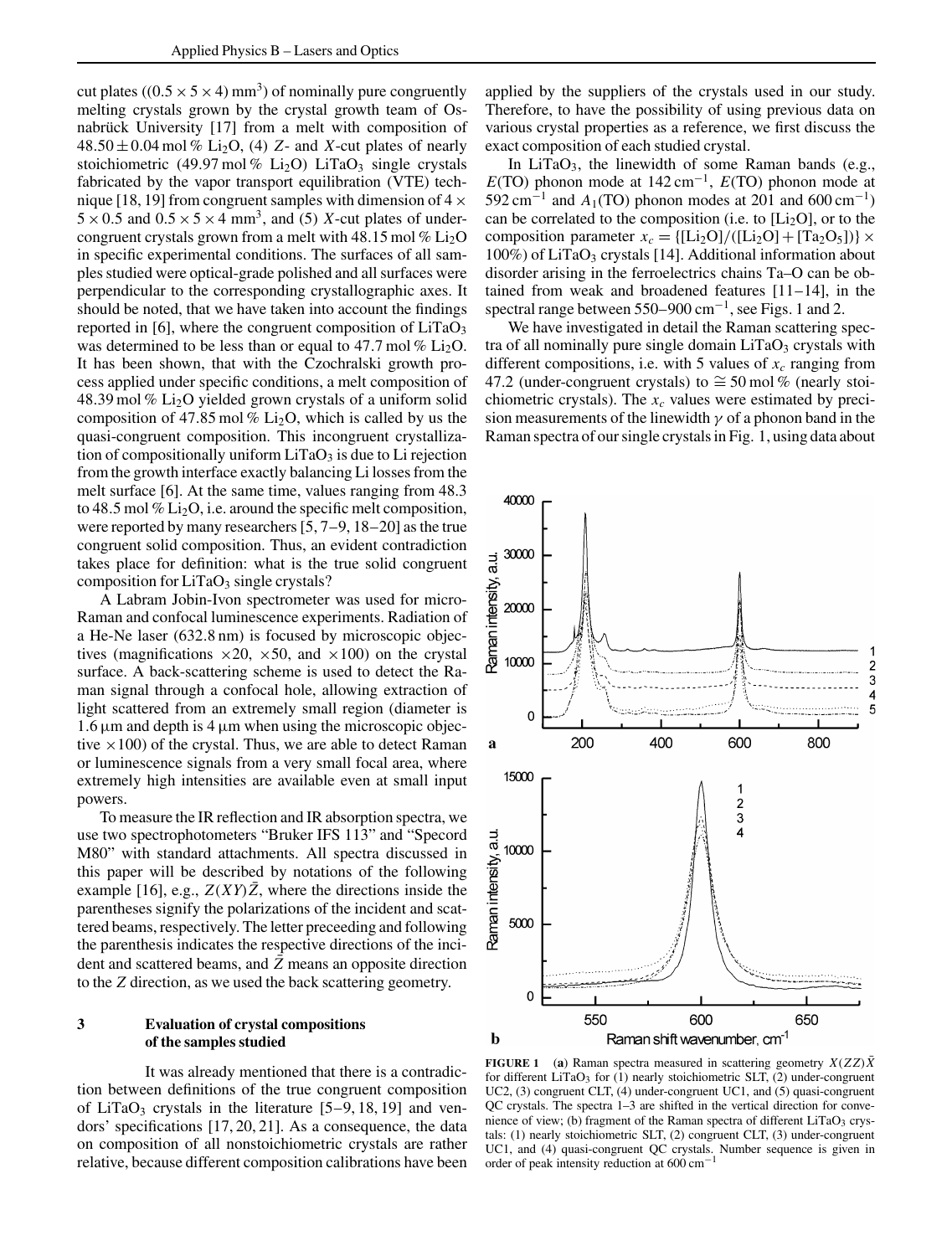

**FIGURE 2** Fragment of the Raman spectra measured in scattering geometry  $Z(YY)\bar{Z}$  for the congruent CLT (1) and under-congruent UC1 (2) crystals. Note, that the extra band at  $907 \text{ cm}^{-1}$  (high-wavenumber shoulder of the main band of  $A_1(LO)$  phonon at 864 cm<sup>-1</sup>) is not observed in the spectra of the nearly stoichiometric crystal SLT

the dependence of  $\gamma$  on  $x_c$  [14], and the analogy with the general law established for a composition dependence of Raman linewidths in  $LiNbO<sub>3</sub>$  crystals [22].

From this data on line shape, using a best-fit procedure with Lorentzian curves to interpolate the data, we find experimental parameters for the modes *E* and *A*1, and by extracting the width of the apparatus function from these values we have obtained the true linewidth parameters reported in Table 1. The changes in the Raman spectra are caused by an increase of intrinsic defect concentrations, such as  $[Ta_{Li}]$ and  $[V_{Li}]$  with  $[Li_2O]$  reduction. Ta<sub>Li</sub> is the most important intrinsic defect of  $LiTaO<sub>3</sub>$ , as  $Ta<sub>Li</sub>$  affects different properties of  $LiTaO<sub>3</sub>$  crystals. The substitution of Li by Ta reduces the translational symmetry of the lattice, and changes ionic masses and force constants. Each of these effects contributes to the linewidths of the lattice modes. As the compensation by Ta ions is proportional to the amount of missing Li ions, the Li deficit should show up linearly in the variation of the mode linewidths, similar to  $LiNbO<sub>3</sub>$  crystals [22]. Therefore, Raman scattering spectroscopy may be used for an accurate quantitative determination of the chemical composition of  $LiTaO<sub>3</sub>$ . However, the absolute accuracy of this method depends on the exactness of the concentration data  $C_{Li}$  (i.e. [Li<sub>2</sub>O]) for the crystals used as calibration standards. To plot a calibration dependence  $C_{\text{Li}}(\gamma)$  at least two fixed points with significantly different *C*Li are needed. One of the standard crystals (SLT) had been brought to the near stoichiometric composition by vapor transport equilibration (VTE) treatment. The accuracy of the composition is assumed to be

about 0.01% [18, 19], so we take this crystal as the first reference. We used the two crystals referred as QC and CLT, which have different compositions, as second points for the calibration. Consequently, we have obtained two different calibration curves, giving the results as indicated in Table 1. When comparing the obtained compositions with published data on basic crystal properties, the results obtained with the calibration #1 are better correlated with this previous data, so this one is chosen for the further discussion of crystal properties here. However, the results obtained with calibration #2 (that is based on a so-called congruent crystal) may be useful for understanding the differences between the two main approaches used for the definition of a true congruent composition. Thus, the results obtained here for two calibrations may be used to establish useful interrelations between some contradictory data on compositions of the crystals grown with different techniques.

It is important to note, that in nonstoichiometric  $LiNbO<sub>3</sub>$ , the relaxation around NbLi antisite defects and Li cation vacancies leads to the formation of small regions with ilmenitelike structure [25, 26]. The structures of ilmenite and  $LiNbO<sub>3</sub>$ are very similar and differ only by their cation staking sequence with the regular structure. Computer simulations have shown that the two  $LiNbO<sub>3</sub>$  structures have similar stability [26] and, thus, an intermixing of both seems to be possible. This effect, leading to qualitative changes in the phonon spectrum of  $LiNbO<sub>3</sub>$ , is even more convincing than a simple variation of the linewidths [27]. The basic similarity between structures [7] and phonon spectra  $[10, 11]$  of LiNbO<sub>3</sub> and  $LiTaO<sub>3</sub>$  crystals allows expectation of the same intermixing in nonstoichiometric LiTaO3.

Our Raman studies of  $LiTaO<sub>3</sub>$  crystals with undercongruent and quasi-congruent compositions have confirmed the presence of the structures intermixing. In the obtained spectra numerous weak lines have been detected in addition to the known phonon spectrum of  $LiTaO<sub>3</sub>$ . Some of these lines (186, 401, 458, 661, 751 cm<sup>−</sup>1) were observed earlier in congruent LiTaO<sub>3</sub> crystals and have been assigned to *A*<sup>2</sup> symmetry phonons, which are forbidden by selection rules for crystals with  $C_{3v}$  symmetry [27]. The experimental measurement indicates, that the intensities of these lines are proportional to the  $Li<sub>2</sub>O$  deficit. A similar dependence on  $x_c$  is observed for other lines at 569, 826, 844, and 907 cm<sup>-1</sup>, see Fig. 1. This allows attribution of these lines to regions with ilmenite-like structure. Thus, the entire Raman spectrum of any nonstoichiometric  $LiTaO<sub>3</sub>$  crystals can be understood as overlapping spectra of main and ilmenite-like structures.

One of the under-congruent crystals (UC2) shows anomalous features in the Raman spectra. Here numerous weak extra

| Crystal                    | $\gamma_1$ | $\mathcal{V}2$ | vendors'<br>[L <sub>2</sub> O] | $[Li, O]$ our data<br>calibration 1 | [ $Li2O$ ] our data<br>calibration 2 |
|----------------------------|------------|----------------|--------------------------------|-------------------------------------|--------------------------------------|
| under-congruent $1$ (UC 1) | 14.2       | 22.8           | $47.20 \pm 0.06$               | $47.23 \pm 0.07$                    | $47.66 \pm 0.07$                     |
| under-congruent $2$ (UC 2) | 12.9       | 20.9           | $48.12 \pm 0.05$               | $47.75 \pm 0.07$                    | $48.10 \pm 0.07$                     |
| quasi-congruent $(QC)$     | 12.6       | 20.5           | $47.88 \pm 0.04$               | 47.88*                              | $48.21 \pm 0.07$                     |
| congruent (CLT)            | 11.8       | 18.6           | $48.50 \pm 0.04$               | $48.22 \pm 0.05$                    | 48.50*                               |
| stoichiometric (SLT)       | 7.6        | 11.9           | $49.97 \pm 0.01$               | 49.97*                              | 49.97*                               |

\* these values are used as fix points for the calibration lines

**TABLE 1** Raman linewidths  $\gamma_1$ and  $\gamma_2$  (given in cm<sup>-1</sup>) for lines at 600 and 201 cm<sup>−</sup>1, respectively, for different crystals. The values of the chemical composition  $[Li_2O]$  (in mol%) were evaluated by using two different calibrations from these Raman data and are compared with literature data published by vendors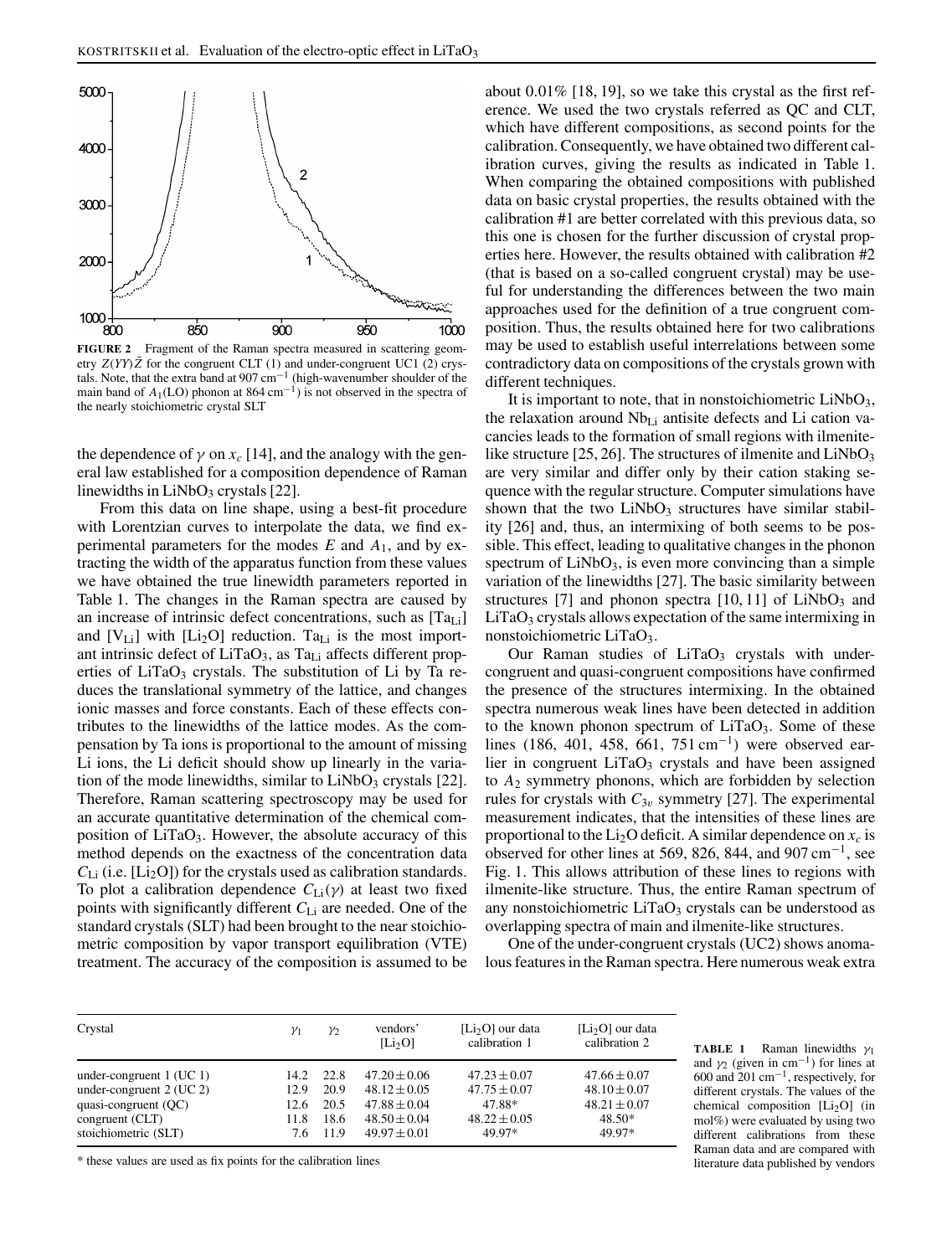specific lines appear connected with sharp changes of intensities and linewidths when compared to the common phonon spectrum of LiTaO<sub>3</sub>. Note, that similar anomalous changes in the Raman spectra were observed in congruent  $LiNbO<sub>3</sub>$  crystals after their thermally-induced decomposition, when small micrograins of  $LiNb<sub>3</sub>O<sub>8</sub>$  appear [29]. Thus, we may reasonably assume, that there are micrograins of  $LiTa<sub>3</sub>O<sub>8</sub>$  in the crystal UC2 due to an instability of the under-congruent solid composition during the post-growth cooling down process.

The conclusions obtained by analysis of Raman spectra concerning the intermixing of structures are also supported by our data of IR reflection spectroscopy. In these investigations the most evident composition dependent behavior is observed in IR reflection spectra measured with the electric vector *E* parallel to the *c*-axis, and these changes are more apparent in the range of intrinsic vibrations of the  $TaO<sub>6</sub>$  octahedra, see Fig. 3. The frequencies of the transverse optical (TO) and longitudinal optical (LO) phonons for the  $TaO_6$  vibrational modes were reported previously [13, 15, 16]. It has been found [13], that the phonon modes in the region from 590 to 870 cm−<sup>1</sup> are attributed to intrinsic stretching vibrations of bonds within the  $TaO<sub>6</sub>$  octahedra. Thus some gradual changes of the main (i.e., common for all the  $LiTaO<sub>3</sub>$  crystals studied) reflectivity bands, concerning their shape and position, are observed at a variation of  $[L_i_2O]$  for different crystal compositions. Moreover, a Li deficiency is "marked" by a specific lattice vibration spectrum with unique characteristic reflection bands. This feature may be assigned, in our opinion, to a significant difference between the crystalline structures of the main and ilmenite-like  $LiTaO<sub>3</sub>$  phase, which is introduced by modified Ta–O chemical bonds with characteristic vibration frequencies. This circumstance can be used for an accurate evaluation of the Li deficiency in  $LiTaO<sub>3</sub>$  crystals.

A mathematical analysis of the IR reflection spectra was used to determine the TO and LO phonon frequencies. As the inflection points on the spectral dependence of the reflectivity are related to these frequencies [12, 13, 28], we calculated the spectral dependence of the first derivative d*R*/dν of reflectivity *R* with respect to the wavenumber (frequency) ν in Fig. 4. Thus, the maxima and minima of d*R*/dν correspond merely to TO and LO phonons, respectively. Note, that the minimum position is in fairly good agreement with the Raman frequency of the corresponding LO phonon, whereas the TO phonon frequency and the maximum position of d*R*/dν are not well



**FIGURE 3** IR reflection spectra of the nearly stoichiometric sample SLT



**FIGURE 4** Spectral dependencies of first derivative of reflectivity δ*R*/δν for different LiTaO<sub>3</sub> crystals: (a) nearly stoichiometric sample SLT, (b) congruently melting sample CLT, and (**c**) quasi-congruent sample QC

correlated [13, 28]. The calculation of d*R*/dν as a function of frequency ν gives precise values of the wavenumber for the extra reflection bands and allows for an accurate evaluation of their relative "intensities", demonstrating their gradual composition dependent behavior. Such a behavior is evident for the LO phonon of the extra band observed at  $820-827$  cm<sup>-1</sup>, see Fig. 4. The IR reflectivity analysis demonstrates (Fig. 4a) that the nearly stoichiometric crystal has a marked concentration of intrinsic defects related to residual Li deficiency even after an intensive VTE process. At the same time, Raman spectra measurements do not give evidence of such a residual Li deficiency, as the modern Raman technique cannot resolve in principle, a difference between vibrational spectra and Raman linewidths for the crystals with 49.97 and 50.00 mol % of  $Li<sub>2</sub>O$ .

## **4 Relationship between electro-optic, nonlinear optical coefficients and parameters in optical phonon spectra**

Equating the electro-optic polarization to the sum of lattice and electronic contributions, we obtain the mean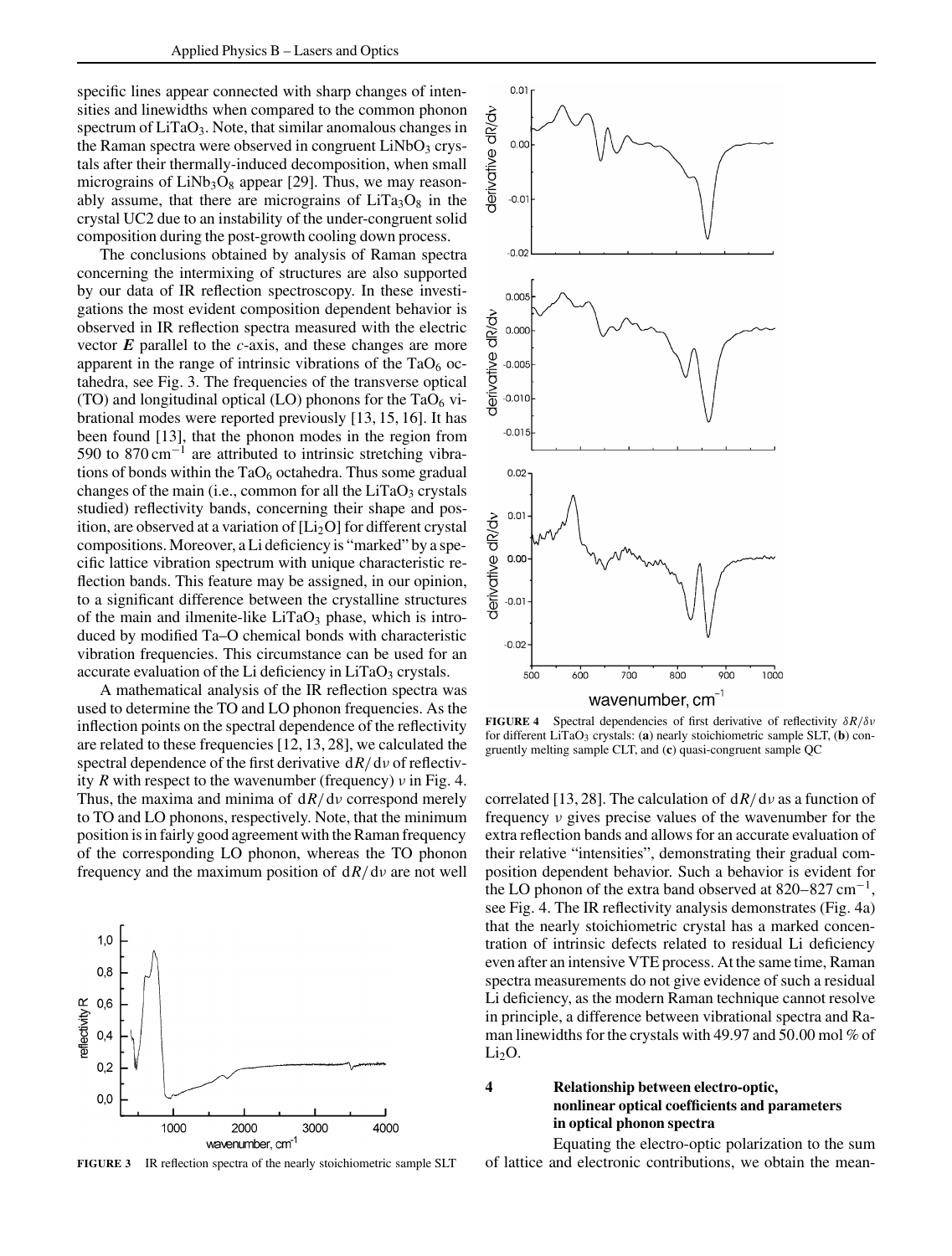ingful relationship [10, 11] between electro-optic, Raman, and infrared oscillator parameters, which have to be summed over *m*:

$$
n_i^2 r_{ij,k} n_j^2 = \alpha_{ij,k}^m \beta_k^m + \xi_{ijk},
$$
\n(1)

where  $r_{i,j,k}$  is the clamped linear electro-optic coefficient,  $n_i$ and  $n_i$  are the principal refractive indices at optical frequencies,  $\alpha_{ij,k}^m \beta_k^m$  is the lattice contribution,  $\alpha_{ij,k}^m$  is the differential polarizability for the mode *m* of an optical lattice vibration, the coefficients  $\beta_k^m$  can be evaluated from the infrared oscillator strength of the same mode *m*, and ξ*ijk* is the electronic contribution, which can be calculated from SHG measurements.

In electro-optic measurements,  $E_k$  is produced by a lowimpedance voltage source connected to electrodes on the crystal. Since the depolarizing field is effectively short-circuited, the local field is that for a TO mode and the value of  $\alpha_{ij,k}^m$  at the TO phonon frequency  $\omega_{\text{TO}}^m$  must be employed in (1). At frequencies well below  $\omega_{\text{TO}}^m$ ,  $\ddot{\theta}_k^m$  is given by  $(\varepsilon_0 \Delta \kappa_k^m v/K_k^m)^{1/2}$ , where  $\varepsilon_0$  is the dielectric permeability,  $\Delta \kappa_k^m$  is the contribution of the mode m to the low-frequency dielectric constant, *K<sup>m</sup> k* is the spring constant for the mode *m*, and v is the volume of a unit cell. Thus, using the well-known relations [11–13] for  $\alpha^m_{ij,k}$  and  $\xi_{ijk}$ , we get

$$
r_{ij,k} = (n_i^2 n_j^2)^{-1} \left\{ \pm \left[ \varepsilon_0 \Delta \kappa_k^m S_{ij,k}^m / \sigma^m \right]^{1/2} + 4 d_{ijk} \right\},\tag{2}
$$

where  $S_{ij,k}^m$  is the Raman scattering efficiency for a Stokes line of mode  $m, \sigma^m$  is a coefficient including the Bose population factor and parameters related to experimental conditions [11], and *dijk* is the SHG coefficient. We define the Raman scattering efficiency as the total optical power scattered with polarization *i* at a Stokes frequency, divided by the total incident power with polarization *j*.

Thus, the study of the phonon spectrum via Raman scattering and IR reflection spectroscopy allows for an accurate determination of the lattice contribution to the electro-optic effect. It should be noted, that the pure electronic contribution  $4d_{ijk}$  in the electro-optic effect in (2), which was estimated from SHG experiments, is much smaller than the lattice contribution in the case of  $LiTaO<sub>3</sub>$  crystals [10, 11]. This means that for a rough quantitative evaluation of the electro-optic properties of any newly developed material based on LiTaO<sub>3</sub>, a quantitative characterization of the dominating microscopic source of the electro-optic effect related to the lattice contribution may be sufficient in some special cases [10, 13].

A theoretical modeling of the electronic structure of LiTaO<sub>3</sub> has demonstrated [15, 16, 31–34], that the optical properties and spontaneous polarization of  $LiTaO<sub>3</sub>$  may be evaluated in the frame of a quasi-molecular model, considering a  $TaO_6$  octahedron cluster as a separate structural fragment. This cluster causes the main contribution to the spontaneous polarization *P*s, which is proportional to the distortion of the octahedra in the main crystal structure  $LiTaO<sub>3</sub>$  [15, 31, 32]. Li vacancies and Ta ions on Li lattice sites may be essentially assumed [31] to result in a relaxation of the nearest neighbor Ta ion to the center of its surrounding  $O_6$  octahedron, i.e., in a decrease of the Ta $O_6$  octahedron distortion and, hence, in reduction of *P*s. Moreover, it has been found [13, 31, 33], that the change of  $P_s$  caused by chemical composition variation is correlated to the corresponding variation of the  $r_{33}$  electro-optic coefficient.

## **5 Determination of electro-optic coefficients from Raman and IR spectroscopy data**

We have measured the Raman spectra related to inelastic light scattering on different phonon modes of a crystal. The selection rules in Raman spectra for varying polarizations and directions of propagation of the incident and scattered beams are determined by a third-rank differential polarizability tensor. The non-vanishing components of the differential polarizability tensor  $\alpha_{ij}^k$  are presented below for each polar phonon mode (the direction of polarization *k* is indicated in parentheses):

$$
A_1(z) = \begin{pmatrix} a & 0 & 0 \\ 0 & a & 0 \\ 0 & 0 & b \end{pmatrix}, E(x) = \begin{pmatrix} 0 & c & d \\ c & 0 & 0 \\ d & 0 & 0 \end{pmatrix}, E(y) = \begin{pmatrix} c & 0 & 0 \\ 0 & -c & d \\ 0 & d & 0 \end{pmatrix}.
$$
\n(3)

Therefore, for arbitrary directions of photon and phonon propagation the dependence of the scattering efficiency *S* for a given Raman line on the polarization is given by [17]:

$$
S_{\rm R}^{k} \cong A \sum_{i,j=1}^{3} \left[ e_{i} \alpha_{ij}^{k} e_{j} \right]^{2}, \quad \alpha_{ij}^{k} = \frac{\partial \alpha_{ij}}{\partial Q_{k}},
$$
\n
$$
S = A \left[ e_{i}^{x} e_{s}^{x} \left( c_{s}^{x} + a_{s}^{x} \right) + e_{i}^{y} e_{s}^{y} \left( -c_{s}^{x} + a_{s}^{x} \right) + e_{i}^{z} e_{s}^{y} b_{s}^{x} + \left( e_{i}^{y} e_{s}^{x} + e_{i}^{z} e_{s}^{y} \right) d_{s}^{x} + \left( e_{i}^{x} e_{s}^{x} + e_{i}^{x} e_{s}^{y} \right) d_{s}^{x} + \left( e_{i}^{x} e_{s}^{y} + e_{i}^{y} e_{s}^{y} \right) c_{s}^{x} \right)^{2}.
$$
\n(4)

In this expression  $e_i$  and  $e_s$  are the polarization vectors of the incident and scattered light,  $\xi$  is the phonon polarization, *a*, *b*, *c*, and *d* are the corresponding components of the total derivative  $\alpha_{ij}^k$  of the macroscopic optical polarizability  $\alpha_{ij}$  with respect to the normal mode coordinate  $Q_k$  that is specific of any Raman line, and *A* is a constant. The Cartesian axis *Z* is parallel to the *c*-axis, *X* is perpendicular to one of the three glide planes, and *Y* is perpendicular to *X* and *Z*.

According to (3) and (4), each optical mode polarized along the *z* axis (i.e. *A*<sup>1</sup> symmetry mode) contributes separately to the electro-optic coefficient  $r_{33}$  by an amount that is proportional to the product of Raman scattering efficiency and infrared oscillator strength, see the data in Table 2. Since

| $\omega_j/2\pi c$ , cm <sup>-1</sup> | Absolute<br>$S_i$ (QC) values |       | $S'(UC1)$ $S'(UC2)$ $S'(QC)$ $S'(CLT)$ $S'(SLT)$ |       |       |       |
|--------------------------------------|-------------------------------|-------|--------------------------------------------------|-------|-------|-------|
| 201                                  | 10.4                          | 0.883 | 0.961                                            |       | 1.051 | 1.253 |
| 253                                  | 0.64                          | 0.061 | 0.061                                            | 0.062 | 0.062 | 0.063 |
| 355                                  | 0.18                          | 0.017 | 0.017                                            | 0.017 | 0.017 | 0.018 |
| 600                                  | 3.2                           | 0.291 | 0.298                                            | 0.308 | 0.313 | 0.325 |
|                                      |                               |       |                                                  |       |       |       |

**TABLE 2** Relative normalized values  $S'_j$  of Raman scattering efficiencies *S<sub>j</sub>* of the  $A_1(\text{TO})_j$  phonons measured in scattering geometry  $X(ZZ)X'$  for crystals with different compositions. All these values are normalized to the scattering efficiency of  $A_1(TO)$  phonon at 201 cm<sup>-1</sup> in a  $X(ZZ)\overline{X}$  spectrum of quasi-congruent crystals, i.e.  $S'_j(xLT) = S_j(xLT)/S_1(QC)$ . The data from [10] on the absolute values of *S<sub>j</sub>*(QC) (given in  $10^{-6}$  cm<sup>-1</sup>sr<sup>-1</sup>) were used for calibration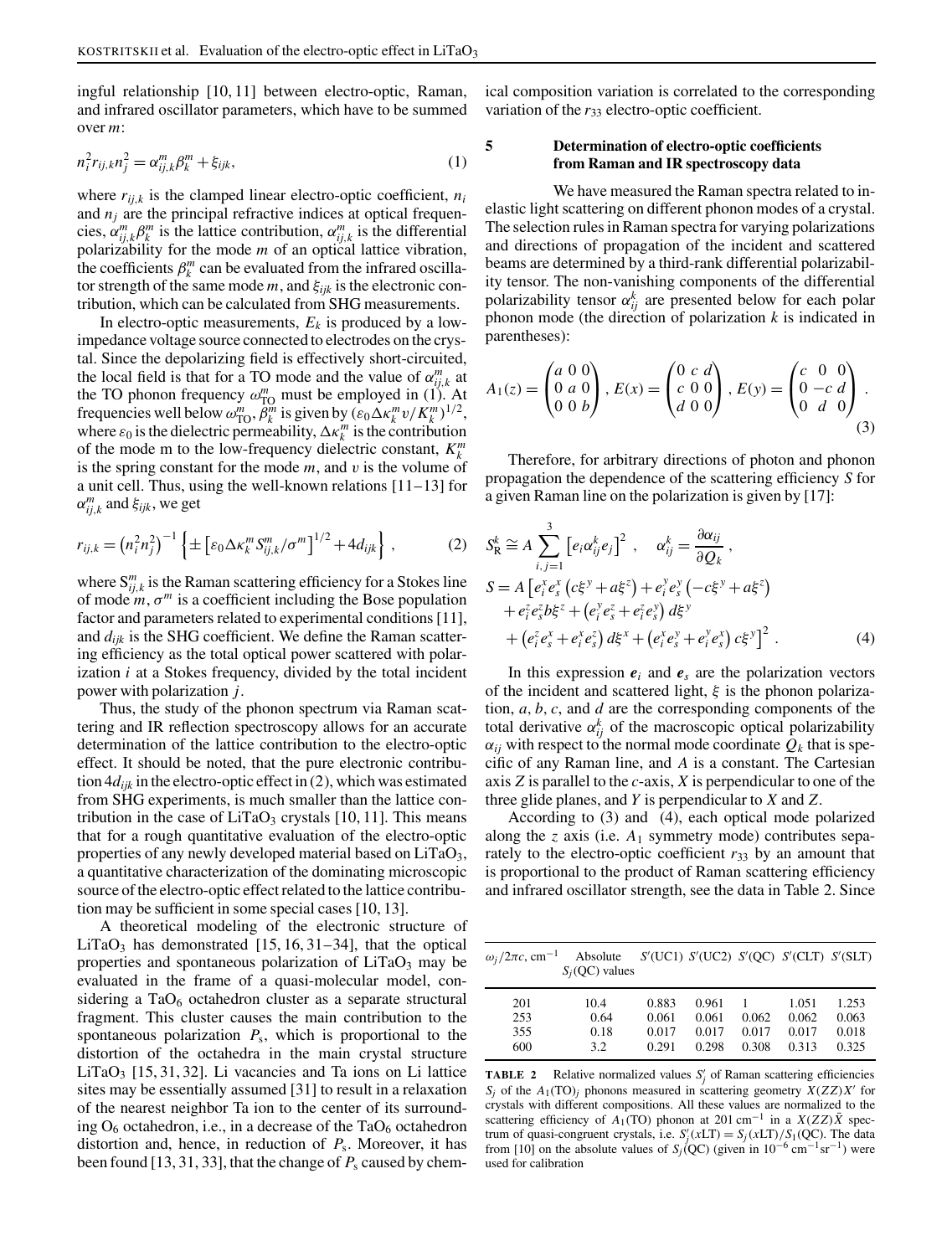the contributions of the Ta–O bonds to the linear and nonlinear susceptibility are substantially larger than the corresponding contribution of Li–O bonds [31, 33, 34], we may use the following approach, taking into account the fundamental *A* modes of intrinsic vibrations of the  $TaO_6$  octahedra. However, there is a principal contradiction in the data reported previously on the phonon spectrum assignment and point group symmetry of  $LiTaO<sub>3</sub>$ . Thus, the four IR- and Raman-active *z*-polarized *A*<sup>1</sup> modes, corresponding to the point group symmetry  $C_{3v}$ , were observed in [10, 11, 15, 32]. In contrast, the nine IR- and Raman-active *z*-polarized *A* modes, corresponding to the point group symmetry  $C_3$ , were observed in [16], where it has been recognized that an inherently small distortion of the unit cell induces a lowering of the crystal symmetry of LiTaO<sub>3</sub> from  $C_{3v}$  to  $C_3$ . Our data on Raman (see Figs. 1 and 2) and IR reflection spectra (see Figs. 3 and 4) of congruent  $LiTaO<sub>3</sub>$  confirm the latter assignment, as we have observed all three *A* modes reported [16] for the range of 590–870 cm<sup>−</sup>1, which were related to intrinsic vibrations of the TaO<sub>6</sub> octahedra. Besides, an extra *z*-polarized band at 844 cm−<sup>1</sup> is observed in IR reflection and Raman spectra of  $LiTaO<sub>3</sub>$ . This band was reported [16] to be specific for Raman spectra of LiTaO<sub>3</sub>, but its assignment was not clear yet. However, the analysis of our IR reflection spectra shows clearly, that this mode may be assigned to a TO phonon of some new *z*-polarized mode, and the corresponding LO phonon has a smaller frequency of  $827 \text{ cm}^{-1}$ , coinciding almost with the position of the inflection point on the reflectivity curve (see Fig. 4). It means, that the new mode has an inverted LO-TO splitting because of an overlapping with a mode having a larger LO-TO splitting, i.e., the main *A*<sup>1</sup> mode with a TO phonon at 596 cm<sup>-1</sup> and a LO phonon at 864 cm<sup>-1</sup>. It was established by analysis of IR reflection spectra, that the LO-TO splitting of the fundamental polar *A*<sup>1</sup> mode associated with TaO<sub>6</sub> octahedra vibrations, which is proportional roughly to the width of the main band ranging from 596 to 864 cm<sup>-1</sup>, appears to depend on the chemical composition, and it has quite different specific values for different crystals studied here, see Fig. 4. Our data show that a decrease of the LO-TO splitting for this polar mode occurs in the under-congruent  $LiTaO<sub>3</sub>$ crystals with high Li deficiency.

By using the data of the phonon frequencies and the Raman scattering efficiencies, the electro-optical coefficient  $r_{33}$ were estimated for all the crystals studied as presented in Table 3. The correspondence between the observed electrooptic and Raman effects can be understood as follows. We take  $Q_k^m$  as the instantaneous amplitude of a polar mode with angular frequency  $\omega^m$  and lattice displacements along *k*, where displacements along *z* and normal to *z* correspond to *A*<sup>1</sup> and *E* modes, respectively. Then we define the Raman scattering efficiency  $S_{ijk}^m$  as the total optical power scattered with polarization *I* into a fixed angle dΩ from a length *L* of the crystal, divided by the total incident power with polarization *j*. The only non-vanishing elements in a third-rank tensor with symmetry  $C_{3v}$  are  $S_{xx,z}^m = S_{yy,z}^m = S_{13}^m$ ,  $S_{zz,z}^m = S_{33}^m$  for A modes, and  $S_{xx,y}^m = S_{yy,y}^m = \widetilde{S}_{xy,x}^m = \widetilde{S}_{22}^m$ ,  $S_{yz,y}^m = \widetilde{S}_{xz,x}^m = S_{42}^m$ <br>for E modes, where we have introduced a reduced notation for the interchangeable indices (*ij*).

In the Raman spectra of all three  $LiTaO<sub>3</sub>$  samples with different chemical compositions we found all the allowed fre-

| crystal         | $r_{33}^{I}$ (exp),<br>pm/V | $r_{33}^S$<br>pm/V | $r_{33}^T$<br>pm/V | $d_{33}$ (exp),<br>pm/V | $d_{33}$ ,<br>pm/V |
|-----------------|-----------------------------|--------------------|--------------------|-------------------------|--------------------|
| UC 1            | No data                     | 29.6               | 26.3               | No data                 | 22.3               |
| UC <sub>2</sub> | No data                     | $\sim$ 32.1*       | $\sim$ 28.8*       | No data                 | **                 |
| QC              | 30.0                        | 33.3               | 30.0               | 26.2                    | 26.2               |
| <b>CLT</b>      | 32.2                        | $\sim$ 35.0*       | $\sim$ 31.7*       | 26.2                    | **                 |
| <b>SLT</b>      | 35.5                        | 42.3               | 39.0               | 30.4                    | 30.7               |

\* in these cases, accuracy of evaluation is limited by experimental conditions \*\* evaluation was not possible due to specific geometry of samples

**TABLE 3** Values of electro-optic coefficient  $r_{33}$  (clamped  $r_{33}^S$  and unclamped  $r_{33}^T$ ) and nonlinear-optical coefficient  $d_{33}$  evaluated from Raman and IR spectroscopy data. The data of direct measurements [5, 11, 17, 20] are given for comparison and denoted by "(exp)". All the data on *r*<sup>33</sup> are given for  $= 633$  nm, and  $d_{33}$  are given for  $\lambda = 1064$  nm. The direct measurement data on  $r_{33}$ (exp) and  $d_{33}$ (exp) values in quasi-congruent crystals [11, 17] have been used as calibration standards for calculation of the absolute values for electro-optic and nonlinear optical coefficients from our data. According to the known approach [11], the evaluation accuracy is estimated to be around 5% for *r*<sup>33</sup> and 4% for *d*<sup>33</sup>

quencies for both TO and LO modes, and most of the corresponding scattering efficiencies. The large number of intensive *E* mode lines present make it difficult to determine some of their Raman scattering efficiencies. Besides, according to the general law, the more lattice modes contribute, the more accurately the Raman data must be known. Therefore, the relative changes of the electro-optic coefficients *r*<sup>22</sup> and *r*<sup>42</sup> were not evaluated by us from Raman data, because of a low accuracy expected for such an evaluation.

It is important to note, that our Raman spectroscopy data are in good agreement with previously reported data [10, 11] on Raman scattering efficiencies for phonon modes in quasi-congruent  $LiTaO<sub>3</sub>$  crystals. Therefore, to estimate relative changes of the electro-optic coefficient  $r_{33}$  in any offcongruent crystals, it is sufficient to determine the relative change of the Raman scattering efficiencies and the LO-TO splittings of the *A* symmetry modes with respect to a congruent crystal. The two *A* modes, having frequencies of the TO phonons of 661 and 751 cm<sup>−</sup>1, demonstrate a very small LO-TO splitting in any sample independently of its chemical composition. It means, according to (3) and (4), that the contribution of these modes to the electro-optic effect is not significant. Such contribution, therefore, has been neglected in our calculations. Thus, we take into account the four fundamental *A* modes assigned  $[10-13]$  to  $A_1$  symmetry in pure  $LiTaO<sub>3</sub>$  and the extra *A* mode with the TO phonon frequency at 844 cm<sup>−</sup>1. The obtained results point to a degradation of the electro-optic properties in the under-congruent crystals, which will limit their use for electro-optic devices.

Note, that the electro-optical coefficient  $r_{33}$  obtained here for the nearly stoichiometric crystals is larger than those estimated from direct measurements [20], see Table 3. This may be attributed to the effect of an internal field, averaging over a non-uniform ferroelectric material and decreasing the "effective" value of  $r_{i,j,k}$  when using direct methods based on an electro-optical modulator arrangement. However, the Raman scattering method provides information about local changes of dipoles, which are responsible for the electro-optical effect, and thus this method is insensitive to averaging effects.

At the same time, the Raman spectroscopy allows only for the evaluation of high-frequency values of  $r_{ij,k}$ , i.e. the so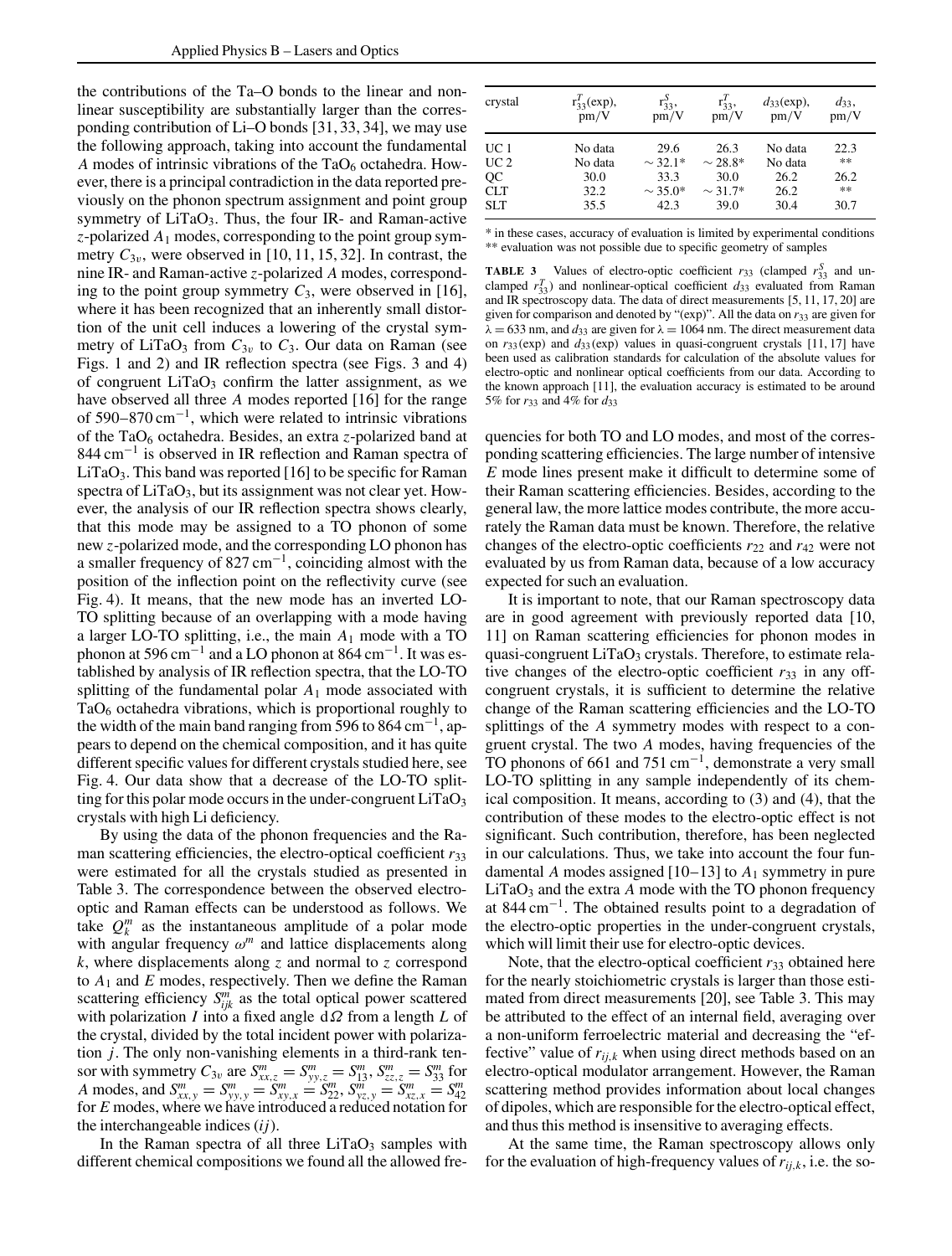called clamped electro-optic coefficient  $r^S$ , but does not give any information about the piezo-optic contribution caused by acoustic resonances in the low-frequency range. Nevertheless, it contributes to the effective value of  $r_{ijk}^T$  measured under unclamped experimental conditions, i.e. with applied electric fields ranging from dc to acoustic resonances frequencies [35]. Hence, the acoustic contribution  $r<sup>a</sup>$  may be evaluated from the difference between unclamped and clamped electro-optic coefficients  $r^a = r^T - r^S$ . Comparison of our results with the data of a direct measurement of  $r_{33}^S$ and  $r_{33}^T$  in quasi-congruent and nearly stoichiometric crystals has shown, according to the data [35] on dispersion of  $r_{33}$ in quasi-congruent  $LiTaO<sub>3</sub>$ , that the growth of the effective electro-optic coefficients for a change of chemical composition from quasi-congruent to nearly stoichiometric is caused mainly by alteration of ionic contributions related to optical phonons. This finding is valid even within the low-frequency range, demonstrating a small change of the acoustic contribution at such a composition variation. It allows us to assume the same behavior at the transition from quasi-congruent to under-congruent composition. Thus, we conclude that the effective unclamped electro-optic coefficients  $r_{33}^T$  and  $r_c^T$  ( $r_c$  =  $r_{33} - [n_o/n_e]^3 r_{13}$ ) should have rather smaller values in undercongruent crystals compared to the congruent and nearly stoichiometric crystals. Note, that no data has been published yet for a direct electro-optic measurement in under-congruent crystals, i.e. our results present a first evaluation of electrooptic properties of this material.

## **6 Composition dependence of nonlinear-optic coefficients**

To determine the pure electronic contribution  $\xi_{ijk}$  =  $4d_{ijk}$  in the electro-optic effect in (1) and (2) and, hence, to evaluate the value of the nonlinear optical coefficients *dijk*, we have measured the difference between Raman scattering efficiencies of LO and TO phonons for each mode, as the following expression is valid for  $LiTaO<sub>3</sub>$  crystals [10, 11]:

$$
\Sigma(S_{ij,m}^L - S_{ij,m}^T) = -32\pi \Sigma(\varepsilon_{\infty}^{-1})^{\gamma\beta} Z_m^{\beta} d_{ij,\gamma} \alpha_{ijm}
$$
  
+256 $\pi^2 \Sigma \left[ \left( \varepsilon_{\infty}^{-1} \right)^{\gamma\beta} Z_m^{\beta} d_{ij,\gamma} \right]^2 ,$  (5)

where  $Z_m^{\beta}$  is an element of the effective transverse chargeparameter matrix for a mode with index *m* and polarization direction  $\beta$ , and  $Z_m^{\beta}$  is related to the dielectric response function by equation [11]:

$$
\varepsilon^{\gamma\beta}(\omega) = \varepsilon^{\gamma\beta}_{\infty} + \Sigma \left[ \left( 4\pi Z_m^{\gamma} Z_m^{\beta} \right) / \left( \omega_m^2 - \omega^2 \right) \right]. \tag{6}
$$

For  $LiTaO<sub>3</sub>$ , because of its point group symmetry, the principal axes correspond to the crystallographic axes and the modes with  $Z_m^{\beta} \neq 0$  (or  $Z_m^{\gamma} \neq 0$ ) may be grouped by axis  $\beta$ , since only one of the three  $Z_m^{\beta}$  component is  $\neq 0$  for each *m*, i.e.,  $Z_m^{\beta}$  splits from a 3*N* × 3 to three *N* × 1 matrices. Thus,  $\beta$ ,  $\gamma = 1, 2, 3$ , where the index 3 corresponds to the optical axis and, hence, in (5) and (6) denotes the parameters for *A* symmetry modes.

From our experimental measurements, we observe that Raman scattering efficiencies are generally weaker for LO

than for TO modes, and the difference between these efficiencies depends on the chemical composition: the difference becomes larger when [Li2O] increases. Because we have studied quantitatively such a difference for only three different compositions, our data is not sufficient to establish an exact law for the composition dependence of Raman efficiencies. It is worth to notice that our Raman data, and by use of (5), allows for an evaluation of the nonlinear optical coefficient *d*<sup>33</sup> values in all three crystals. The obtained data is given in Table 3. The relative values are 0.85, 1, and 1.17 in under congruent, quasi-congruent (used as reference value), and nearly stoichiometric crystals, respectively [14, 15]. Using the data of the absolute value of  $d_{33} = 26.2 \text{ pm/V}$  reported for standard nominally pure quasi-congruent LiTaO<sub>3</sub> [17, 23], we find  $d_{33}$  to be 22.3 and 30.7 pm/V in under congruent and nearly stoichiometric crystals, respectively. This estimation is in good agreement with data on direct measurements [20]. Therefore, we assume, that our present approach may be extended for  $LiTaO<sub>3</sub>$  crystals with any compositions within the entire composition range of the lithium tantalate phase. Finally, we conclude that the determination of nonlinear optical coefficients of unknown  $LiTaO<sub>3</sub>$  samples from Raman and IR reflection data can indeed be practical, particularly as an alternative when a direct measurement is impossible or inconvenient.

#### **7 Summary and conclusions**

The data presented shows that both the Raman scattering method and IR reflection spectroscopy are well suitable techniques for a simple, nondestructive and fast determination of chemical composition, electro-optic coefficients, and nonlinear optical coefficients of  $LiTaO<sub>3</sub>$  crystals. These methods exhibit rather good accuracy, both relative and absolute. No restrictions have been found for the composition range of  $LiTaO<sub>3</sub>$  in which the techniques are applicable. The obtained electro-optic and nonlinear optical coefficients have been compared with values obtained by direct measurements in quasi-congruent and nearly stoichiometric crystals. The good agreement of our data with these measurements opens up a new possibility for fast and easy estimation of the nonlinear performance of any newly developed  $LiTaO<sub>3</sub>$ -based material, allowing also for the investigation of small and nonperfect samples. Furthermore, structure intermixing has been recognized to be a specific feature of any nonstoichiometric crystals, even for nearly stoichiometric ones. Here the Raman and IR reflection data allow assumption of the existence of ilmenite-like structures in Li deficient  $LiTaO<sub>3</sub>$  crystals.

#### **REFERENCES**

- 1 A.M. Glass, G.E. Peterson, T.J. Negran, In: *Laser Induced Damage in Optical Materials*, ed. by A.M. Glass, A.H. Guenter (Nat. Bur. Stand., Spec. Publ. Vol. 372, Washington, DC 1972) pp. 15–26
- 2 W.B. Spillman, N.A. Sanford, R.A. Soref, Opt. Lett. **8**, 497 (1983)
- 3 T. Findakly, P. Suchoski, F. Leonberger, Opt. Lett. **13**, 797 (1988)
- 4 D.B. Maring, S.M. Kostritskii, R.F. Tavlykaev, R.V. Ramaswamy, Proc. IPR (OSA), 281 (1999)
- 5 Y.S. Kuz'minov, *Lithium Niobate and Lithium Tantalate Crystals* (Nauka, Moscow 1975) p. 224
- 6 P.F. Bordui, R.G. Norwood, C.D. Bird, J.T. Carella, J. Appl. Phys. **78**, 4647–4650 (1995)